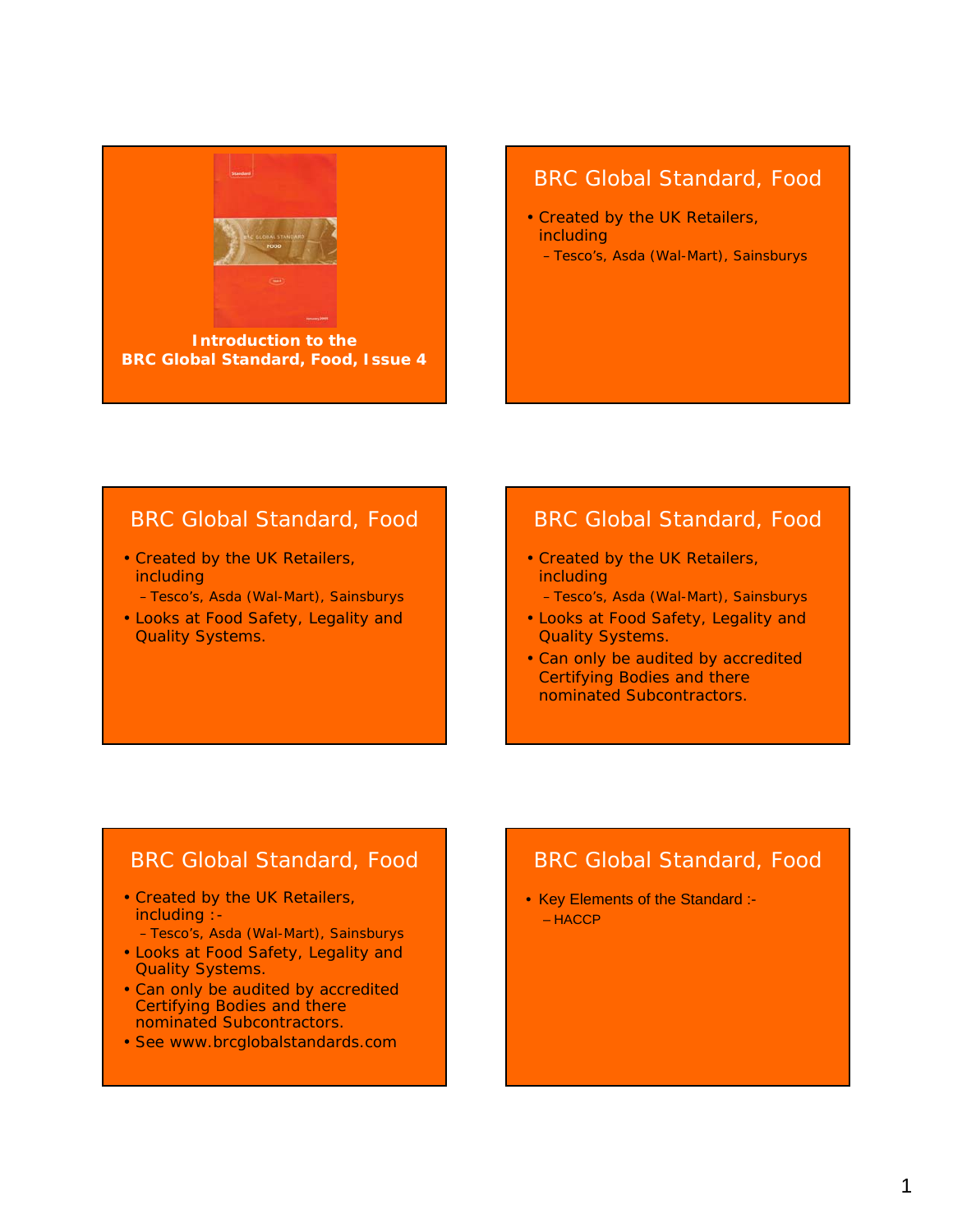### BRC Global Standard, Food

- Key Elements of the Standard :-
	- HACCP
	- Quality Management Systems
		- Includes areas like quality policy, internal audits, document controls, purchasing etc.

## BRC Global Standard, Food

- Key Elements of the Standard :-
	- HACCP
	- Quality Management Systems
	- Factory Environment Standards • Includes areas like location, structural quality, process flow, pest control,, waste disposal etc.

## BRC Global Standard, Food

- Key Elements of the Standard :-
	- HACCP
	- Quality Management Systems
	- Factory Environment Standards
	- Product Control
		- Including area like packaging, stock rotation, foreign body management, allergens etc.

## BRC Global Standard, Food

- Key Elements of the Standard :-
	- HACCP
	- Quality Management Systems
	- Factory Environment Standards
	- Product Control
	- Process Control
		- Including areas like calibration, contents control etc.

## BRC Global Standard, Food

- Key Elements of the Standard :-
	- HACCP
	- Quality Management Systems
	- Factory Environment Standards
	- Product Control
	- Process Control
	- Personnel
		- Including areas like training, personal hygiene, medical screening, protective clothing

## BRC Global Standard, Food

• Scoring. An a non-compliance can be scored in three ways :-

**Critical Major Minor**